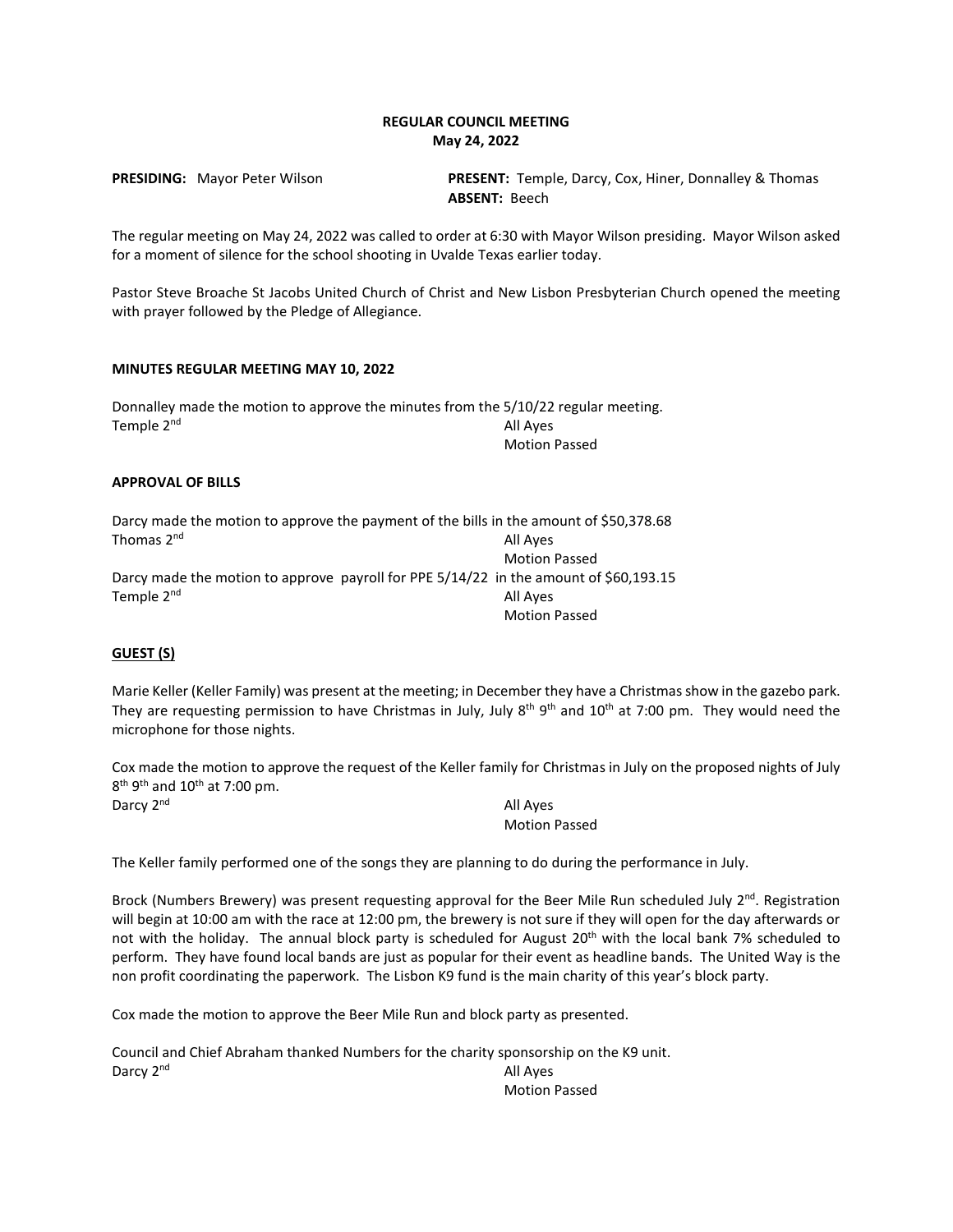Kathy Close, 117 E Spruce St, was present at the meeting regarding a drainage and tree issue near her home. Mayor Wilson and Street Supervisor Oliver will go look at the situation.

Don Grimm, Ohio Pet, was present at the meeting. Mr. Grimm wanted to thank the fire department for the quick response to the plant on Industrial Park Rd, there was a fire at the plant the department responded within 11 mins. Mr. Grimm feels this is exceptional for a volunteer fire department. Mr. Grimm also indicate Ohio Pet would like to donate Bright Pet Nutrition for all of the K9 unit once established. Chief Abraham, the mayor and council all expressed their gratitude on this donation.

Bill Hoover was present at the meeting, the curb lawn at Linda Gallo's resident. She lives on the west side of Beaver St at the end of the alley which comes from N Market to Beaver St past the Nazarene Church. Someone has been making wide turns from the alley and tearing up her curb lawn, the street department will look at this also.

Zach Strong, E Chestnut St, was present at the meeting to voice his opinion on chickens in the village and how he has been told eggs are going to be \$6.00 a dozen. He feels that chickens should be allowed. Mr. Strong has also been an active participant on the RCAP visioning workshops for the village, which are part of the E-Communities Initiative through Ohio Rural Communities Assistance Program's. Mr. Strong indicated in his statements that if he knew how tight the rules were in the Village of Lisbon on chickens and other items dealing with an individual property, he would not have moved into the village in the first place.

Roberta Streiffert, Ohio Rural Communities Assistance Program (RCAP) was present at the meeting to present to council the findings from the visioning workshops for the village. She apologized the presentation was not on power point the individual who was to come with her was not able. Council was presented in their packets data information from the groups, a written report prepared by RCAP summarizing the details of the workshops, a visioning survey summary and a print out of the prepared power point presentation (Tourism/Outdoor Recreation as Economic Development). Ms. Streiffert indicated that the three main assets of the community that are focused on are tourism/arts, outdoor recreation, and the history/architecture of the community. The village is a participant in the Ohio Rural Communities Assistance Program E-Communities Initiatives. The program seeks to help communities identify and strengthen their local economy through enhancing entrepreneurship as an economic development strategy. Ms. Streiffert explained how the focus groups have been established and the ideas those groups have had, the process of implanting the program. The next step would be for council to endorse the plan, apply for funding to implement this development. The program ties in great with the new Appalachian Initiative Governor DeWine just put into place, RCAP will assist with the application process.

Southern Local teacher Katie Forbes provided information on a summer literacy program requesting the village to partner with the school to help promote the importance of literacy. There was no action taken on this since Ms. Forbes was not in attendance.

#### **OLD BUSINESS:**

### **RE: WILLOW GROVE PARK CONSERVATION EASEMENT – WESTERN RESERVE LAND CONSERVANCY**

Mayor Wilson reported that Western Reserve Land Conservancy is prepared to move forward with having an appraisal completed on 38 acres in Willow Grove Park, this easement is a passive park easement. Mayor Wilson believes the appraisal could come back between \$1,000.00 - \$2,000.00 per acre, the money from the easement is the villages to spend however they see. Council woman Hiner questioned why the original study was for 60 acres and now only 38 acres, Mayor Wilson said the stone quarry area has been separated into an easement of its own to be completed at a later date if possible. Council president Thomas indicated she is not comfortable putting a permanent easement on a tax payer owned piece of property, not that she is against parks she is not, however she is not comfortable with permanently tying up a piece of land forever. She questioned if the appraisal commits the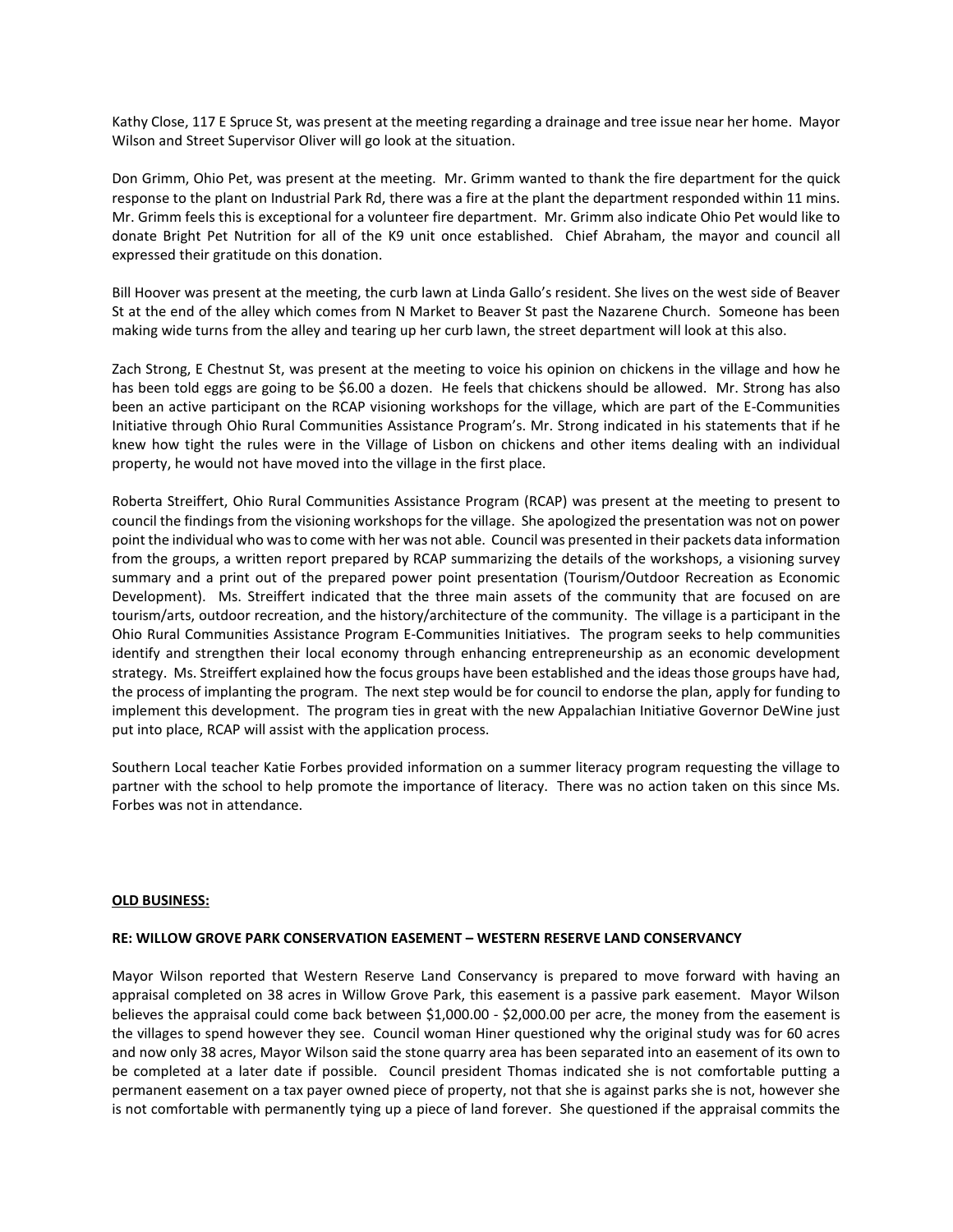village to following through with the easement, Mayor Wilson says it does not. The next step will be a title search which could show something where this not permitted. Council man Cox questioned if there was an idea on what the appraisal award money would be spent on, Mayor Wilson said parks would be the place to start. Council women Donnalley and Temple both stated they are in favor.

Donnalley made the motion to permit Western Reserve Land Conservancy to have an appraisal completed on 38 acres at Willow Grove Park for a conservation easement. Temple 2<sup>nd</sup> All Ayes

Motion Passed

## **RE: NELSON AVE BIKE TRAIL SPUR UPDATE**

Mayor Wilson reported the signs have been ordered as approved.

## **RE: CHICKENS IN THE VILLAGE**

The mayor would like to put an ad hoc committee together to draft an ordinance permitting chickens in the village, however if there is not majority approval for this than he sees no reason to move forward. Council woman Temple stated she is against allowing chickens in the village, however if the ordinance can make it work it would be worth trying. The enforcement will fall under the zoning inspector. Council woman Thomas indicated she is not sure she would have chickens however she does not see a problem under certain parameters. Council women Hiner, Temple and Thomas will serve on the committee. A meeting will be held June  $1<sup>st</sup>$  with a draft ordinance to be presented at the next meeting.

## **RE: EXERCISE PATH – CEDAR ST PARK**

The contract will be ready for signatures after final review from the village solicitor and fiscal officer. Council man Cox is reviewing the old quotes to update quantities to be purchased of additional equipment and lighting.

### **NEW BUSINESS**

## **RE: ORDINANCE NO. 2118-2022 – AMENDED ANNUAL APPROPRIATIONS YEAR ENDING DECEMBER 31, 2022 AS AN EMERGENCY**

Thomas made the motion to suspend the rules and regulations for passing an ordinance. Temple 2<sup>nd</sup> All Ayes

Motion Passed

Thomas made the motion to approve Ordinance No. 2118-2022 amended appropriations for year ending December 31, 2022 as an emergency. Temple  $2^{nd}$  All Ayes Motion Passed

Thomas made the motion to approve a super blanket being opened in the amount of \$150,000.00 for the fire marshal grant expenditures as approved in the application. Donnalley 2<sup>nd</sup> All Ayes

Motion Passed

## **RE: RESOLUTION NO. 2119-2022 – AUTHORIZING EXPENDITURE FROM THE AMERICAN RESCUE PLAN**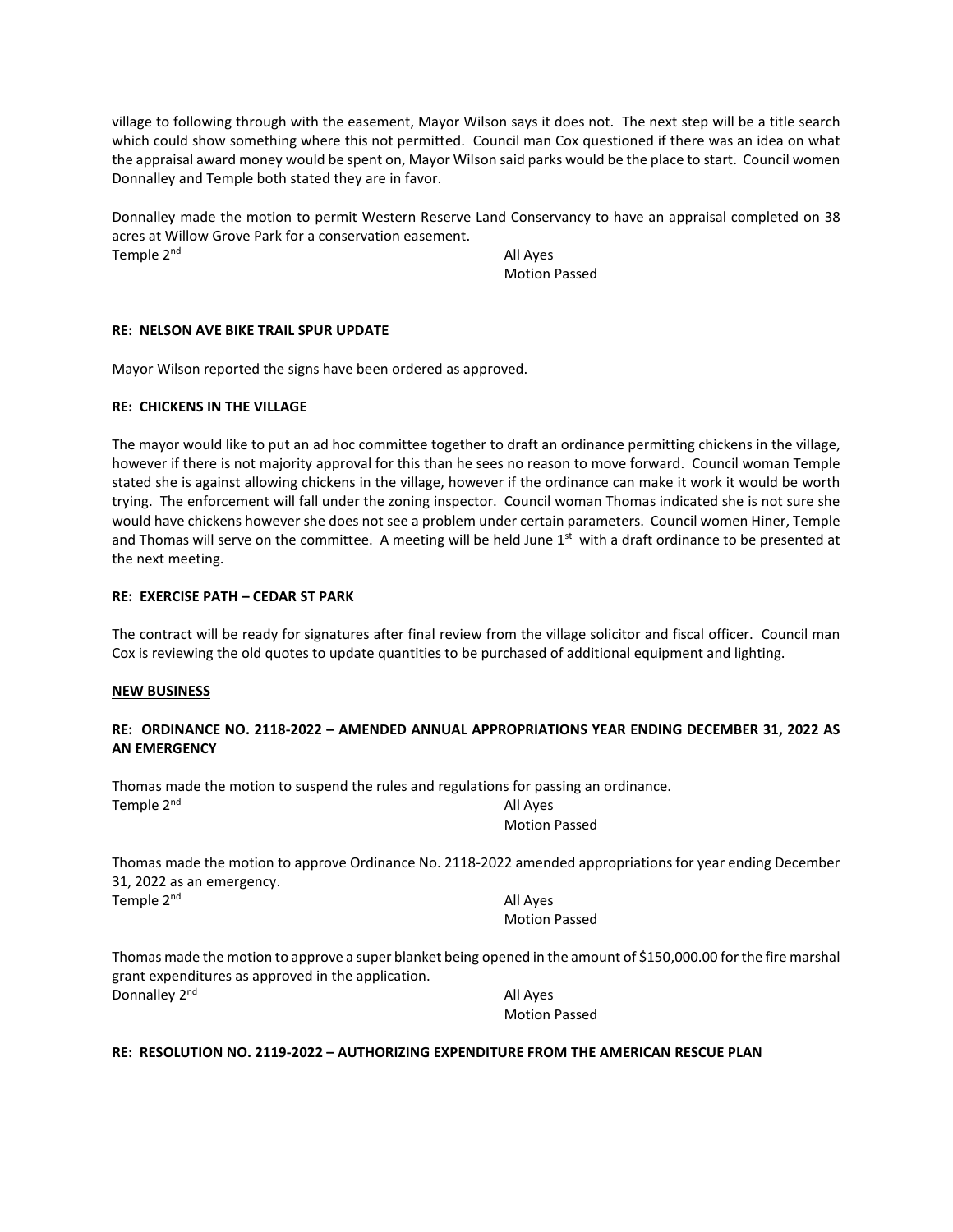Cox made the motion to approve Resolution No. 2119 – 2022, a resolution that provides treasury presumed that up to \$10 million in revenue has been lost due to the public health emergency and recipients are permitted to use that money (not to exceed the award amount) to fund government services (the standard allowance). Donnalley 2<sup>nd</sup> All Ayes

Motion Passed

## **RE: RESOLUTION NO. 2120-2022 – AUTHORIZING INCREASE TO MICRO – PURCHASE THRESHOLD AND ADOPT UNIFORM GUDIANCE PROCUREMENT POLICY**

Thomas made the motion to approve Resolution No. 2120-2022 a resolution authorizing the increase to the micropurchasing threshold and adopt the uniform guidance procurement policy attached to the resolution. Hiner 2<sup>nd</sup> All Ayes

Motion Passed

## **RE: CAPITAL IMPROVEMENT BUDGET PASS THROUGH GRANT AGREEMENT EXTENSIONS**

Mayor Wilson presented to council in their packets the signed grant extension agreements until June 30, 2023 for the Lisbon Greenway Bike Trail and Lisbon Park Walking Track, each grant is eligible for up to 15 years renewal.

## **RE: PURCHASE OF AED – SWIMMING POOL**

Council man Cox reported an AED from Altra Medical, the lifeguard class instructors, at a cost of \$1,700.00. They suggest that even though there are AED machines in all the police cruisers it is recommended that one be at the pool/park itself. Pool Manager Jayce Frank sent a donation from the Kiwanis, which when opened was for \$100.00, the Mason's have promised a donation, the Lisbon Little Blue Devil Association and Mayor Wilson. Chief Abraham stated that whatever was not raised could come from his department budget and he will assume responsibility for maintenance and upkeep of the AED. Council man Cox reported the Lisbon Grange members told him the sale of ice cream did not go as well as they hoped but do have a donation for village. Chief Abraham is going to help with the creation of an emergency evacuation plan at the pool and accident forms will be at the pool.

Thomas made the motion to approve the purchase of the AED for the swimming pool. Temple 2<sup>nd</sup> All Ayes

Motion Passed

## **RE: HIRING OF LIFEGUARD TALIA KOSONVICH**

Council man Cox reported Talia is a future graduate of Oak Glen High School in West Virginia who is living in the area for the summer, she is the grand daughter of Mike Helman Columbiana County Sheriff, she is fully accredited lifeguard and working on her recertification at the moment. She is a highly decorated member of the Oak Glen Swim Team.

Donnalley made the motion to approve hiring Talia Kosonvich as a lifeguard. Thomas  $2^{nd}$  and  $4^{nd}$  and  $4^{nd}$  and  $4^{nd}$  and  $4^{nd}$  and  $4^{nd}$  and  $4^{nd}$  and  $4^{nd}$  and  $4^{nd}$  and  $4^{nd}$  and  $4^{nd}$  and  $4^{nd}$  and  $4^{nd}$  and  $4^{nd}$  and  $4^{nd}$  and  $4^{nd}$  and  $4^{nd}$  and  $4^{nd}$  and  $4^{nd}$  and  $4^{nd}$ 

Motion Passed

# **RE: JULY 3RD FIREWORK DISPLAY**

Mayor Wilson reported a group of residents headed up by Debbie Gresh would like to have an old fashioned July 4<sup>th</sup> event. The group has approached the Columbiana County Agricultural Society about using the fairgrounds to put off fireworks, they said yes. A committee of these residents are meeting Wednesday May 25<sup>th</sup> 7:00 pm at the Catholic Church, if there is enough support they would like to proceed. The committee will meet with the fire department on the requirement for putting having the event. The event is a private resident group event and not sponsored by the Village.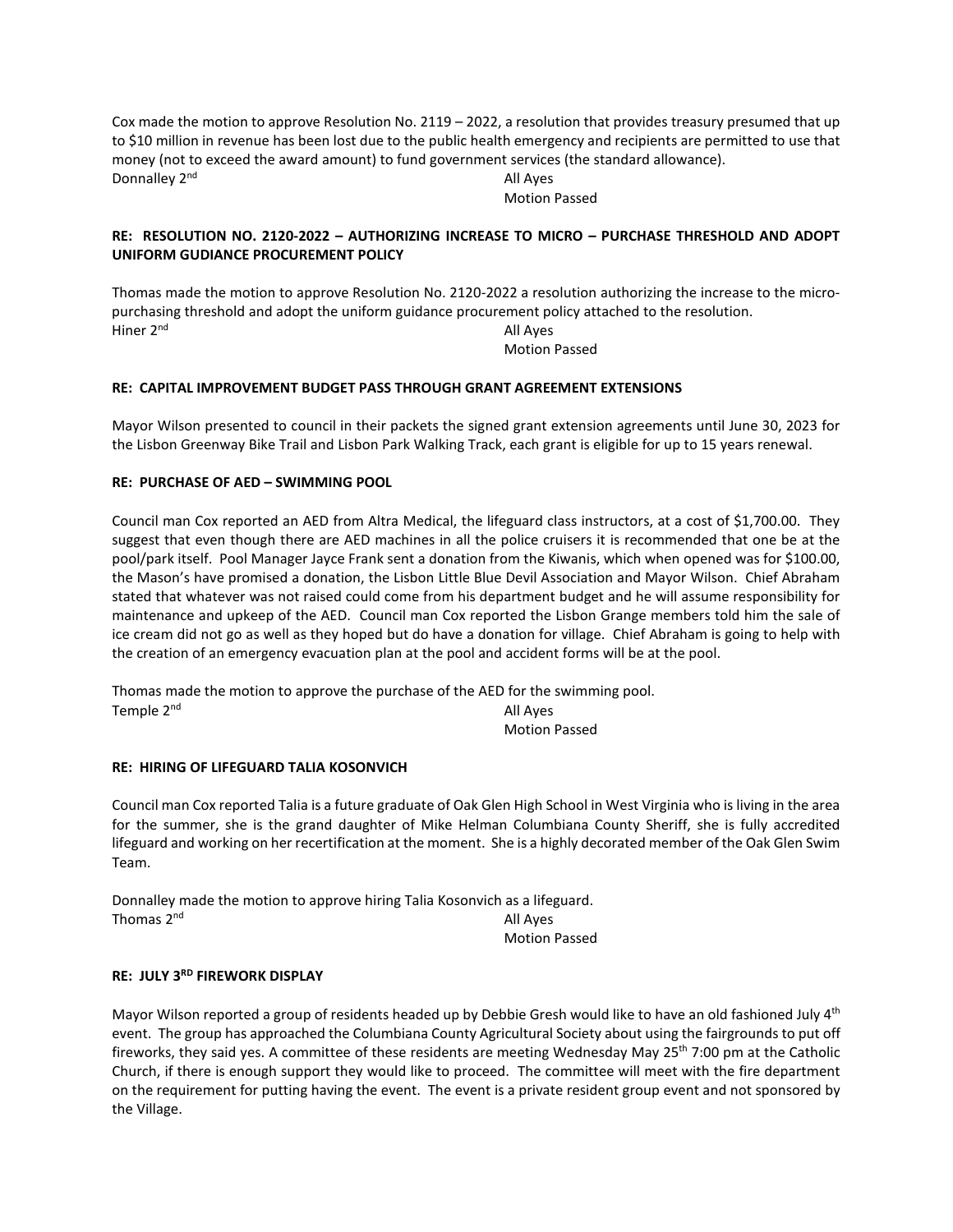### **RE: LISBON NORTH DAKOTA TWIN TOWN**

Mayor Wilson reported that while downtown he met two ladies using the North County trail from Lisbon North Dakota. In conversation it was found they and Lisbon Ohio have several similarities including being a county seat, rural community, population size to mention a few. They would like to bring back a proposal proclaiming Lisbon North Dakota and Lisbon Ohio be twin towns, this is a social agreement between each municipality.

#### **FISCAL OFFICERS REPORT**

The following report was submitted to council in their packets the most current May fund summary report. The most recent vouchers were presented for signature prior to the meeting. Ms. Wonner went over the procedure for obtaining a purchase order, it is not standing in the store making the purchase and calling to get the purchase order, there are requisition forms to be completed prior to going to the vendor. It is not fair to the employee or the store to be making that call while trying to check out, council agreed. The Shred It company was at village hall for destruction of the allowable records on the records retention policy, the list is in the retention policy file.

#### **MAYOR'S FINANCIAL REPORT**

The mayor's financial report was presented to council in their packets.

### **STREET DEPARTMENT REPORT**

A copy of the street department report was submitted to council in their packets. Mayor Wilson stated that since the last meeting he has been to the garage, he would like to meet with the street committee to set priorities of what is needed and apply for grants. Council man Cox questioned if Lesa Gray has a uniform yet, she does not, Street supervisor Oliver stated he will take care of ordering.

### **FIRE DEPARTMENT REPORT**

Council man Darcy reported the committee as per the service agreement with Center and Elkrun townships met, Chief Hall requested approval to dispose of 5" LDH hose, electric fans and recruit new members. Cox made the motion to approve all request. Temple 2<sup>nd</sup> All Ayes with Thomas abstaining

Motion Passed

#### **PARKS DEPARTMENT REPORT**

Council woman Donnalley reported 11 lifeguards are in the process of taking their class or have completed. The splash pad should be ready open Saturday May 28<sup>th</sup>. Multi Service Contracting has completed all of the proposed work and removed all of his equipment. The pool should be ready to paint next week weather permitting. The trash downtown will be picked up three times a week. Council man Cox reported he has a quote of \$6,750.00 for the proper diving board needed at the pool, several area businesses have indicated they would like to donate towards this purchase. Summer Fun has the board and a company in Oklahoma if needed. OP Aquatics suggested a 16 ft board but could handle a 14 ft board if needed, they have sent a graph on how to adjust and lock the fulcrum if a 14 ft board is used.

#### **BOARD OF PUBLIC AFFAIRS REPORT**